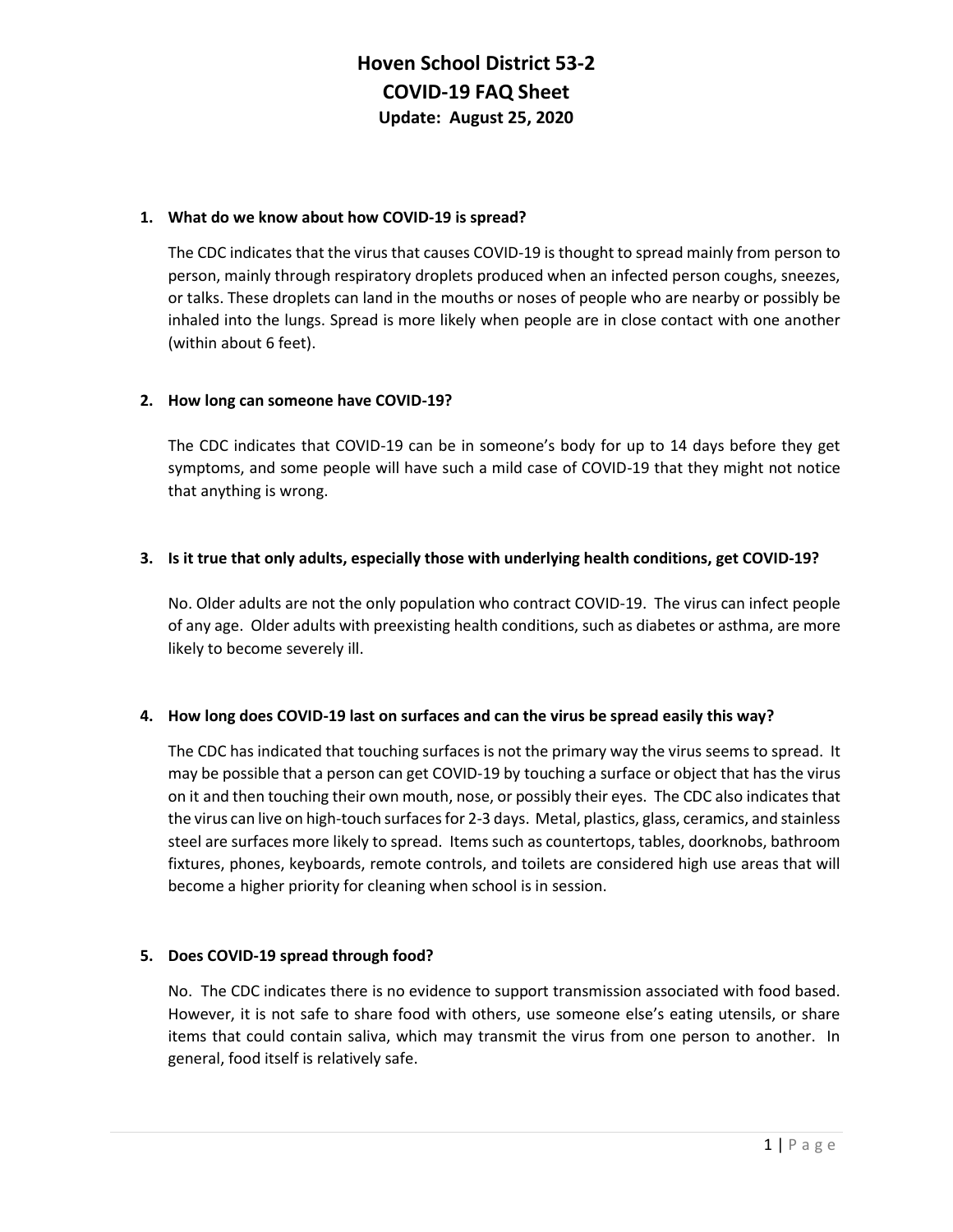# **6. Is it true that over time the more people who get COVID-19 will reduce the ability of the virus to spread?**

No. At least 66% of the population needs to be immune to COVID-19 to stop its transmission through vaccination and/or herd immunity. It is currently unknown whether or not someone with COVID-19 is immune from it or how long their antibodies or immunity may last. More research is needed to determine if the virus and its ability to transmit itself to individuals who have been previously diagnosed with COVID-19 is possible.

#### **7. Does warm or cold weather have an impact on COVID-19?**

While it was thought initially that the warmer summer months would have an impact on decreasing cases across the globe, this has not proven to be true as there has been a rise in cases over the past few months. Currently, it is unknown if weather and temperature affect the spread of COVID-19.

# **8. Is it true that COVID-19 is similar to the flu?**

No. COVID-19 is not just like the flu. COVID-19 causes an illness that does have flu-like symptoms, however the overall profile of COVID-19 is more serious. COVID-19 has an infection rate three times that of the flu. This means every infected person has the potential to infect three more people. Scientific data suggest that COVID-19 spreads more efficiently than influenza, but not as efficiently as measles. The more closely a person interacts with others and the longer that interaction, the higher the risk of spread.

# **9. If I send my child to school, should I be concerned that they may get COVID-19?**

The CDC and American Academy of Pediatrics have supported that based on available evidence, children do not appear to be at higher risk for COVID-19 than adults. While some children and infants have been sick with COVID-19, adults make up most of the known cases to date. In addition, the CDC suggests that it is not known yet whether all children with underlying medical conditions are at higher risk for severe illness from COVID-19.

In addition, The American Academy of Pediatrics indicates that the preponderance of evidence indicates that children and adolescents are less likely to be symptomatic and less likely to have severe disease resulting from COVID-19. In addition, children may be less likely to become infected and to spread infection than adults.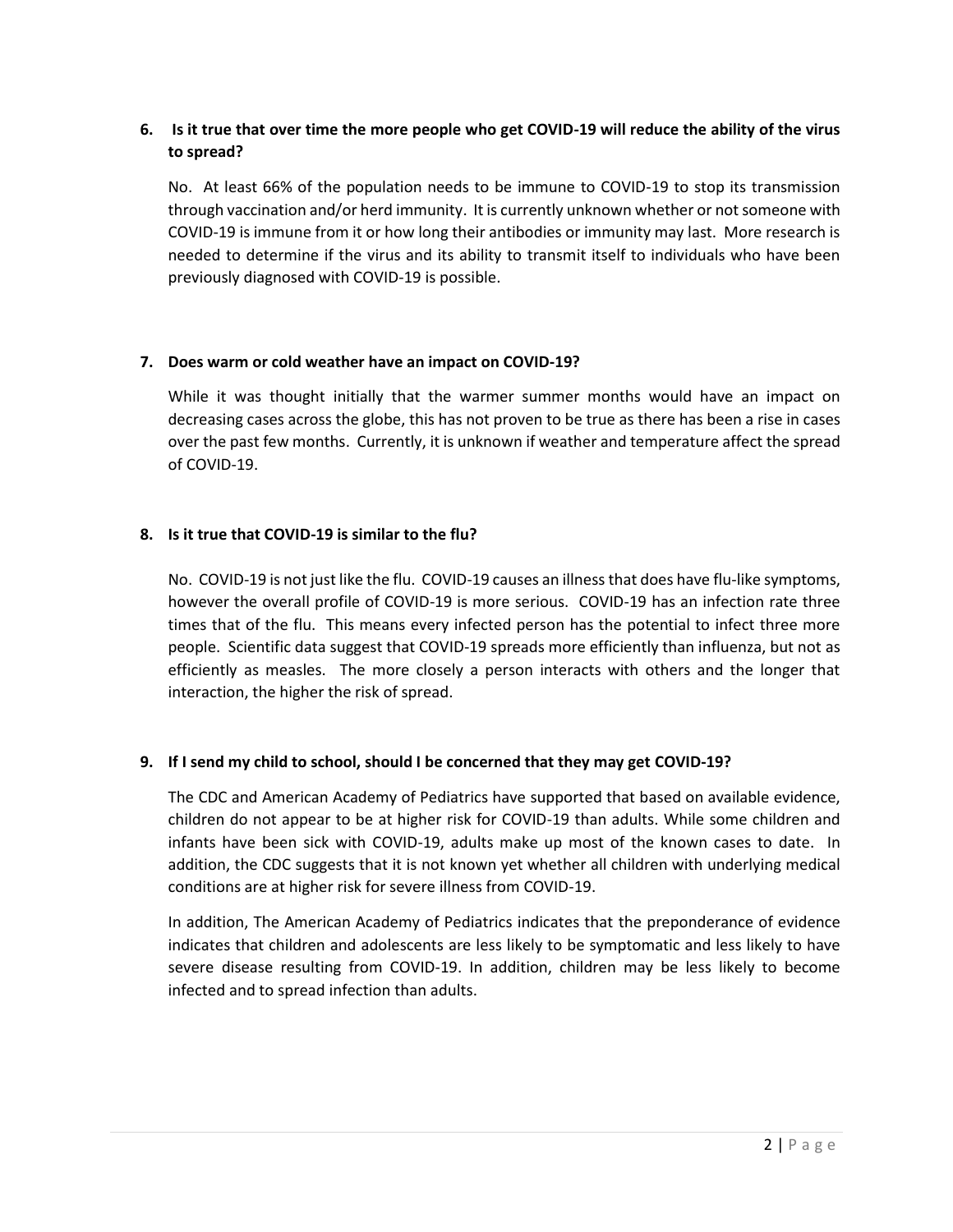#### **10. My child has an underlying health condition. Should I send them to school?**

This is a personal decision and one that is best answered between you and your child's pediatrician or doctor. We recommend you visit with them before making your decision. If it is decided that you and your doctor are not comfortable with your child attending school, please reach out to the Superintendent to discuss options for your child to continue their education in a homebased setting as necessary.

In addition, the CDC states that data on children reported that the majority who needed hospitalization for COVID-19 had at least one underlying medical condition. The most common underlying conditions were chronic lung disease (including asthma), heart disease, and conditions that weaken the immune system. If your child has any of these concerns, please visit with your doctor.

#### **11. Do I need to be concerned about my child being on the playground?**

The CDC indicates that playgrounds are not known to spread COVID-19. Outdoor play areas generally require normal routine cleaning, but do not require disinfection. Spraying disinfectant on outdoor playgrounds is not an efficient use of disinfectant supplies and has not been proven to reduce the risk of COVID-19 to the public. Students in our school district will be asked to wash/sanitize hands before heading outside and will also wash hands when coming back inside. Outdoor play will not be restricted for students outdoors because the virus does not spread as easily outdoors. Indoor recess will be modified to account for better social distancing of students.

#### **12. I hear there is a vaccine that is being developed for COVID-19, is one currently available?**

No. While development of a vaccine is in the works, currently there is no vaccine to prevent COVID-19. However, there are currently over 160 trials currently being conducted. It is suggested that current promising vaccines may be ready by the end of 2020 or early in 2021. However, there may not be enough vaccines to immunize enough of the population to develop herd immunity. Only time will tell where vaccines effectiveness will go in having an impact on COVID-19.

#### **13. How easily does COVID-19 spread from person to person from breathing, coughing, or sneezing?**

Occupational Health and Safety indicates through research that it takes as few as 1,000 COVID-19 viral particles to infect someone. Speaking releases about 200 particles per minute. A cough releases about 3,000 droplets per occurrence and a sneeze releases about 30,000 droplets per occurrence. It is important to note that many of these viral particles are microscopic and hidden from the human eye. Social distancing of 6 feet or more is the most important thing anyone can do to reduce the transmission spread of the virus from speaking, a cough, or a sneeze.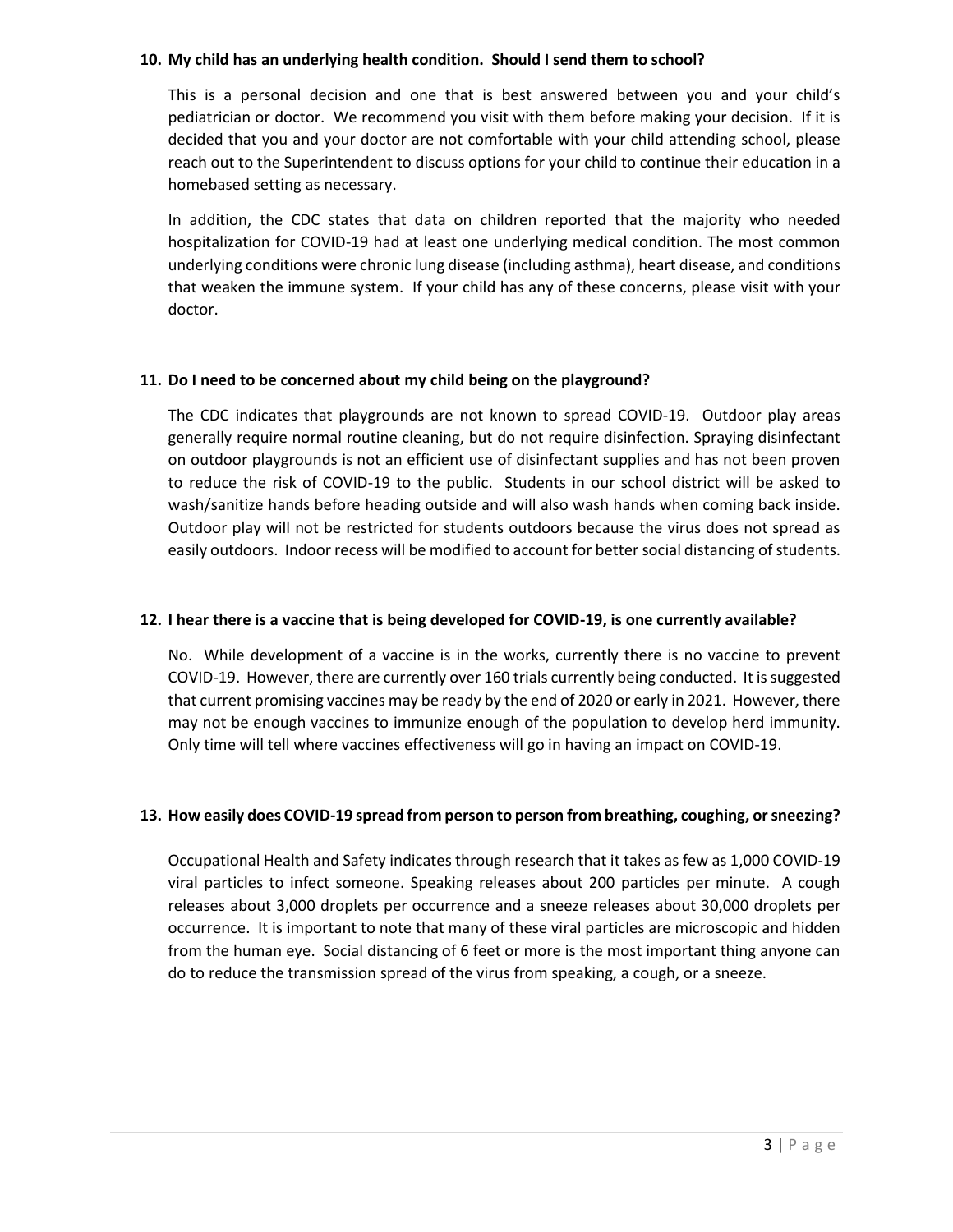#### **14. Does wearing gloves help to reduce the spread of COVID-19?**

No. Wearing gloves doesn't prevent the spread of COVID-19. Gloves typically have pores and can become contaminated. Washing hands with soap and water is the most effective measure of prevention

### **15. I am not sure what to think about the wearing of masks. Should my family and I be wearing masks and will they be required at school?**

The CDC suggests that all school reopening plans address adherence to behaviors that prevent the spread of COVID-19. When used consistently and correctly cloth face coverings are important to help slow the spread of COVID-19. The CDC as well as the South Dakota State Medical Association (SDSMA) recommends that students and staff in school wear masks. The CDC also recommends that people wear cloth face coverings in public settings and when around people who live outside of their household. The use of cloth face coverings is especially important when social distancing is difficult to maintain.

Cloth face coverings are recommended as a simple barrier to help prevent respiratory droplets from traveling into the air and onto other people when the person wearing the cloth face covering coughs, sneezes, talks, or raises their voice. Cloth face coverings are meant to protect other people in case the wearer is unknowingly infected.

The use of cloth face coverings in educational settings may present challenges, particularly for younger students and students with special healthcare or educational needs. The district will weigh the benefits and concerns appropriately to determine if and when masks should be used. If a parent wishes to have their child wear a mask at school, the district and its staff will support the wishes of the parent in allowing the mask to be worn when social distancing of six feet or greater is not possible.

#### **16. Are face shields an alternative to wearing cloth masks?**

No. Face shields offer more protection for eyes from droplets than they are as a substitute for wearing masks.

#### **17. Does COVID-19 spread more easily indoors than outdoors?**

Yes. COVID-19 spreads more easily indoors vs outdoors due to decreased air flow and ventilation.

# **18. Can I be assured when my child attends school this year that they will not get COVID-19 at school?**

The American Academy of Pediatrics states that COVID-19 policies are intended to mitigate, **not eliminate**, risk. No single action or set of actions will completely eliminate the risk of COVID-19 transmission, but implementation of several coordinated interventions can greatly reduce that risk. The school district has formed a committee of district administration, district staff, parents, and students to make decisions about what mitigation strategies that will be implemented. The hope is that this guidance is reflective of our community as a whole and that the school will do everything it can to implement the plan to the best of our ability.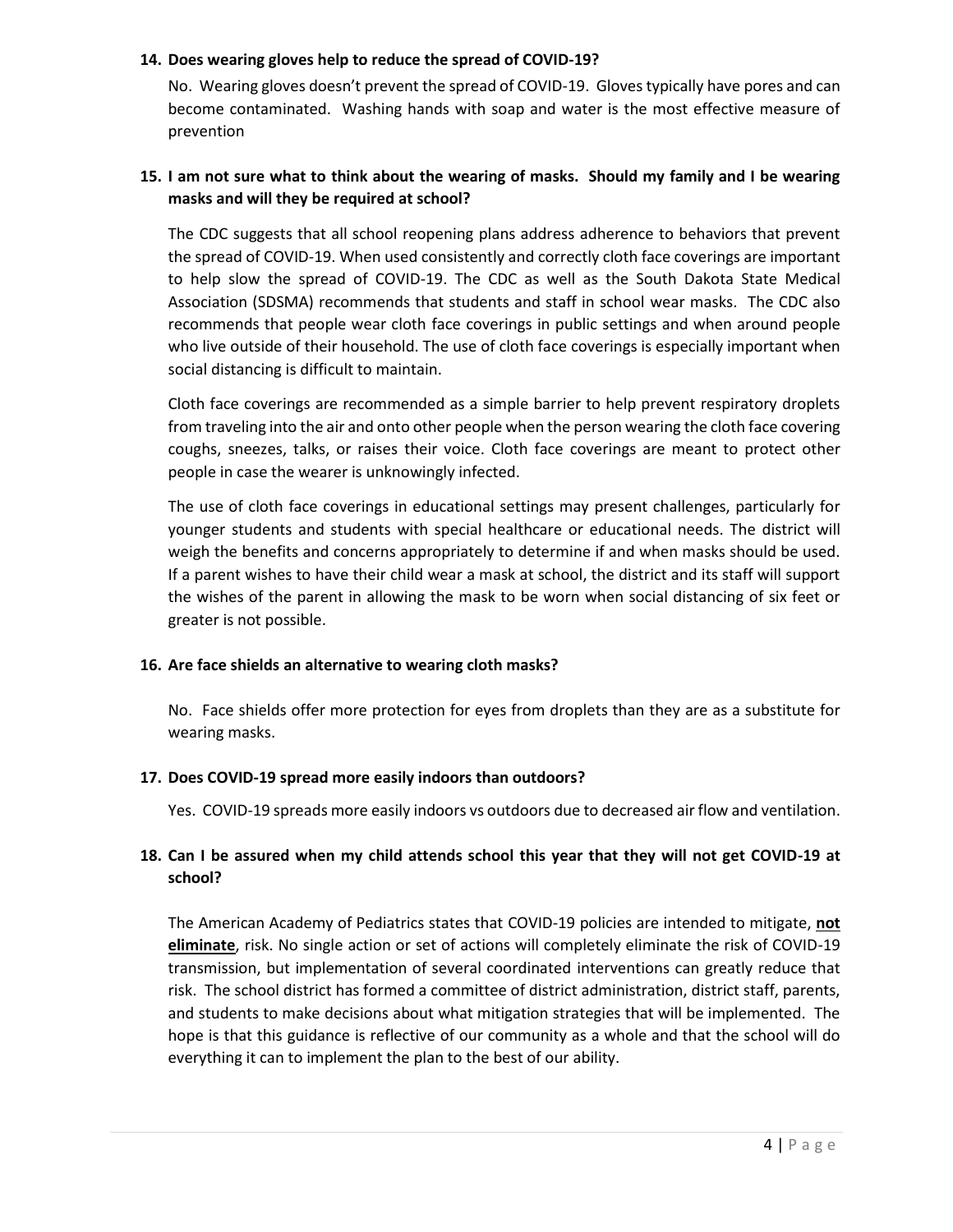# **South Dakota Department of Health COVID-19 FAQ Sheet Update: August 25, 2020**

# **Identifying Cases in Schools**

### **Q-1: If a parent, spouse or other household member that lives with a student or staff member tests positive, is this considered a confirmed case in the school?**

**A-1:** Assuming the infected individual did not enter the school, this would not be considered a confirmed case in the school. The student or staff member who lives with the infected individual would be considered a close contact and would be asked to self-quarantine for 14 days.

*Note: If the student or staff member develops symptoms and/or tests positive while in quarantine, a new case investigation and 10-day isolation period would begin.* 

### **Q-2: If one student in a classroom tests positive for COVID-19, is everyone in that same classroom considered a close contact?**

**A-2:** Each positive case within a classroom will be investigated to determine if other students/staff are close contacts (The CDC defines a close contact as any individual who was within 6 feet of an infected person for at least 15 minutes starting from 2 days before illness onset or, for asymptomatic patients, 2 days prior to positive specimen collection until the time the patient is isolated.) Close contacts will be notified and will need to complete a 14-day quarantine period to monitor for symptoms.

# **Q-3: Will schools be notified if one of their staff or students is identified as a close contact of someone testing positive for COVID-19?**

**A-3:** The Department of Health (DOH) will notify the designated school point of contact (POC) of a positive case related to the school. Through the DOH investigation and in coordination with the school POC, school close contacts will be determined.

The process for school notification is as follows:

- 1. The DOH will notify the school POC of a positive case. Positive cases will be asked by DOH to isolate for 10 days.
- 2. The DOH will work closely with the school POC to identify close contacts. Close contacts will be asked by DOH to quarantine for 14 days.
- 3. Once close contacts are identified in coordination with school POC and DOH, the school may notify the identified close contacts using usual methods of parent/guardian contact. See sample letters provided by DOH. The school may include the following information:
	- Your child has been identified as a close contact by the DOH
	- Your child should quarantine at home.
	- DOH will contact you for additional quarantine education and guidance.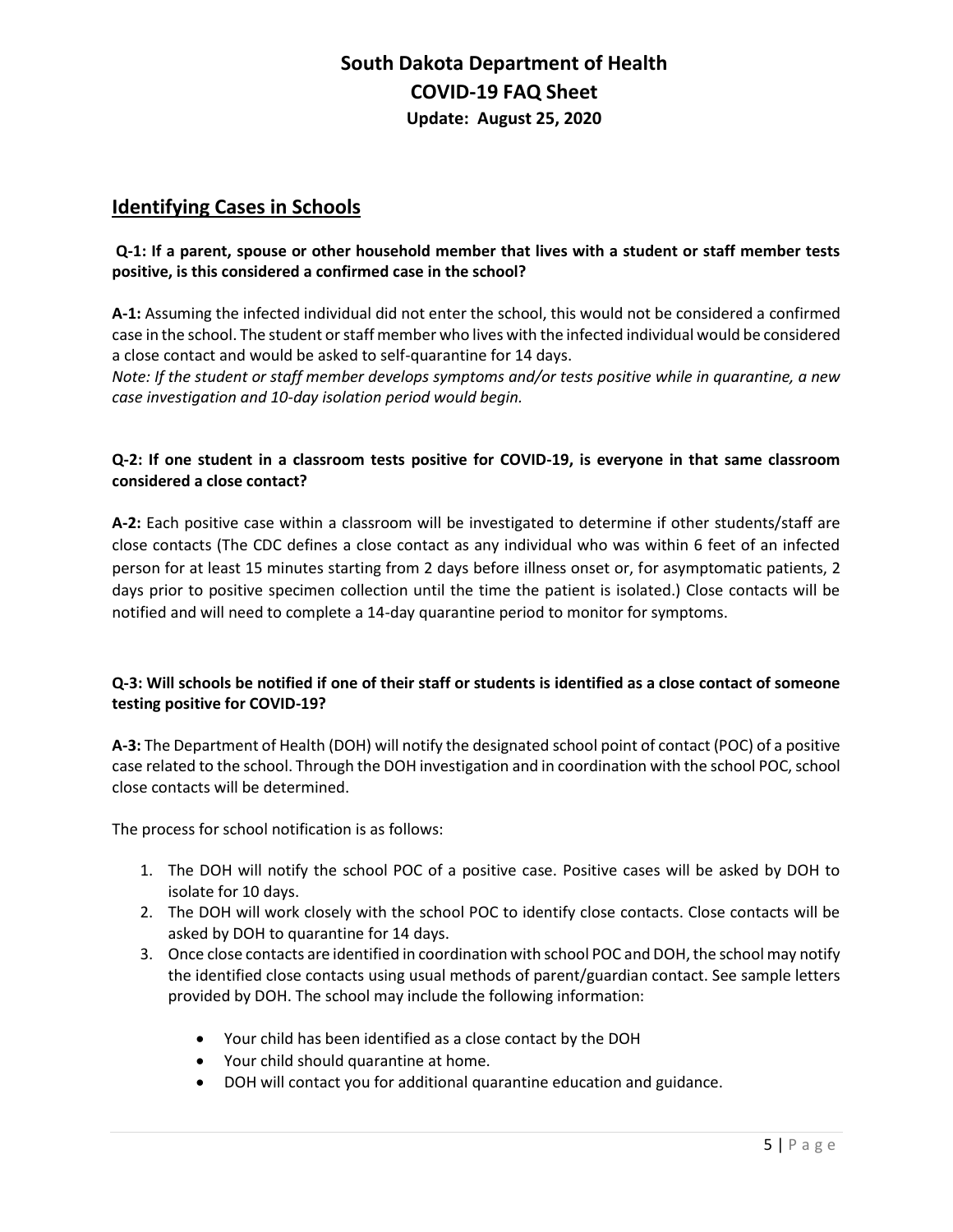4. Following the school's notification directing close contacts of the above information (#3), the DOH will contact all close contacts individually to provide education around quarantine, monitoring of symptoms, and provide close contact letter. The school is NOT responsible for conducting the contact tracing.

### **Q-4: If a student lives and is tested in a different state but goes to school in a South Dakota school, will that student's positive test result still be reported to school officials?**

**A-4:** Investigation of a person positive for COVID-19 is completed by the public health agency in the state where the person resides. Schools can expect that public health agencies in surrounding states will follow protocol similar to that being used in South Dakota, meaning that a school should be notified of a positive case, even if the student lives in and is tested in another state.

# **Q-5: If a school is notified mid-day of a positive case within our building(s), is the recommendation to immediately close the building in order to prepare for cleaning or close at the end of the school day?**

**A-5:** Dismissal at the end-of-day is appropriate. However, many factors would go into the decision to close parts, or all, of a school building. Schools may make their own decisions regarding earlier dismissal.

# **Q-6: If a student who is identified as a close contact by the DOH tests negative for COVID-19 during the 14-day quarantine period, can they return to school?**

**A-6:** No. If a student tests negative during their quarantine period, the individual still needs to remain in quarantine until 14 days have passed since their last exposure.

# **Q-7: What will happen if a student has tested positive for COVID-19, but their parent refuses to obey isolation orders (i.e. continues to send the child to school despite being told not to)?**

**A-7:** The school district should work through the DOH person working the case to obtain a public health order. If the child continues to come to school, in violation of the public health order, the DOH may seek court enforcement of the order.

# **Q-8: Will the DOH or DOE let school officials know when a student can return to school, whether they're a close contact or a confirmed case?**

**A-8:** The Department of Health will alert a school of any student in the school who has tested positive, but the department will not alert the school when an individual (positive case or close contact) is released from isolation or quarantine. DOH will provide a letter to positive cases who complete their isolation period indicating they can return to school. The DOH will also provide a letter to the close contacts at the beginning of their quarantine period which will identify the completion date for quarantine. Parents will be responsible to provide these letters to the school.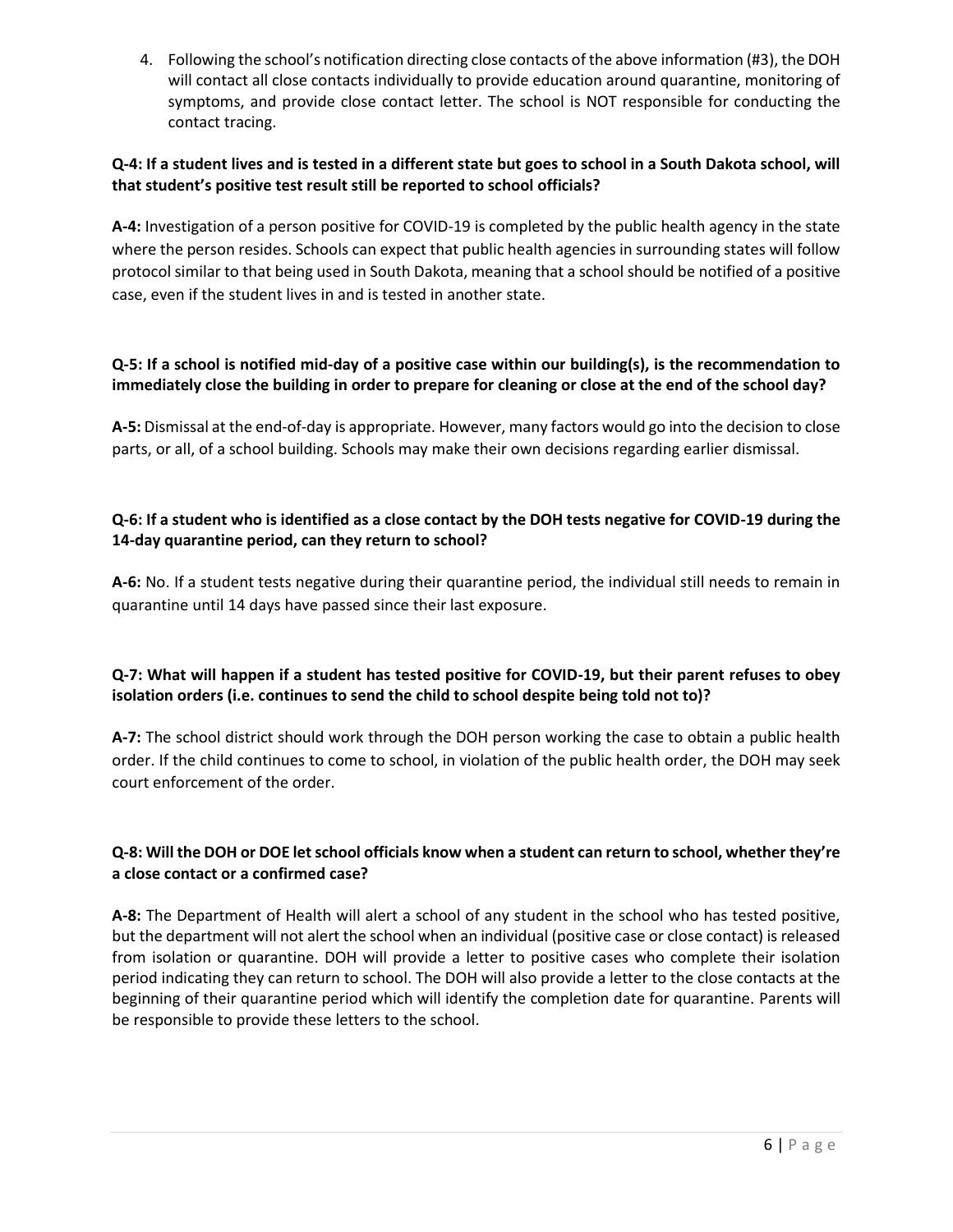# **Q-9: If a student comes to school exhibiting one of the current COVID symptoms and lives in an area of substantial spread, should I exclude the student from school?**

**A-9:** An individual displaying COVID symptoms who also meets possible exposure criteria should be directed to contact their healthcare provider for testing consideration. The individual should be excluded until a negative test result is received OR if untested, excluded at least 10 days since symptom onset (and 24 hours without fever AND symptom improvement.)

# **Critical Infrastructure/Essential Workers**

# **Q-1: Are school employees considered critical infrastructure workers? And does a declaration of such affect the 14-day quarantine period?**

**A-1:** Please refer to the [Cybersecurity and Infrastructure Security Agency guidance](https://www.cisa.gov/publication/guidance-essential-critical-infrastructure-workforce) on issues related to critical infrastructure. As a state, South Dakota has not identified critical infrastructure (or essential) workers. Identifying these essential workers is at the employer's discretion. UDPATE: As of mid-August, the federal government has advised that teachers are essential workers.

What does this mean? If a school identifies a staff member as a critical infrastructure, or essential, worker and that staff member is a close contact of a positive case but has no symptoms, the staff member may be able to continue working. This arrangement could take place as long as the staff member continues to remain asymptomatic, is monitoring for symptoms, and is wearing a face covering appropriately for 14 days following the exposure. If at any time during the 14 days the staff member develops symptoms, he/she should not be at work.

#### **Q-2: Does a school nurse who has been exposed to a positive COVID-19 case need to quarantine?**

**A-2:** The answer, in part, depends upon the personal protective equipment the individual was wearing during the exposure. Also, see Q-1 immediately above regarding essential workers. Finally, you should refer to [CDC's Interim U.S. Guidance for Risk Assessment and Work Restrictions for Healthcare Personnel](https://www.cdc.gov/coronavirus/2019-ncov/hcp/guidance-risk-assesment-hcp.html)  [with Potential Exposure to](https://www.cdc.gov/coronavirus/2019-ncov/hcp/guidance-risk-assesment-hcp.html) COVID-19; see Guidance for Asymptomatic HCP (health care personnel) Who Were Exposed to Individuals with Confirmed COVID-19.

# **Close Contacts**

# **Q-1: How is a close contact determined?**

**A-1:** CDC guidance states that a close contact is defined as any individual who was within 6 feet of an infected person for at least 15 minutes. The DOH follows CDC guidance to determine close contacts. This guidance may not be inclusive of every scenario. Other factors are evaluated to determine close contacts such as the symptomology of the infected person, the individual's inherent risk, etc.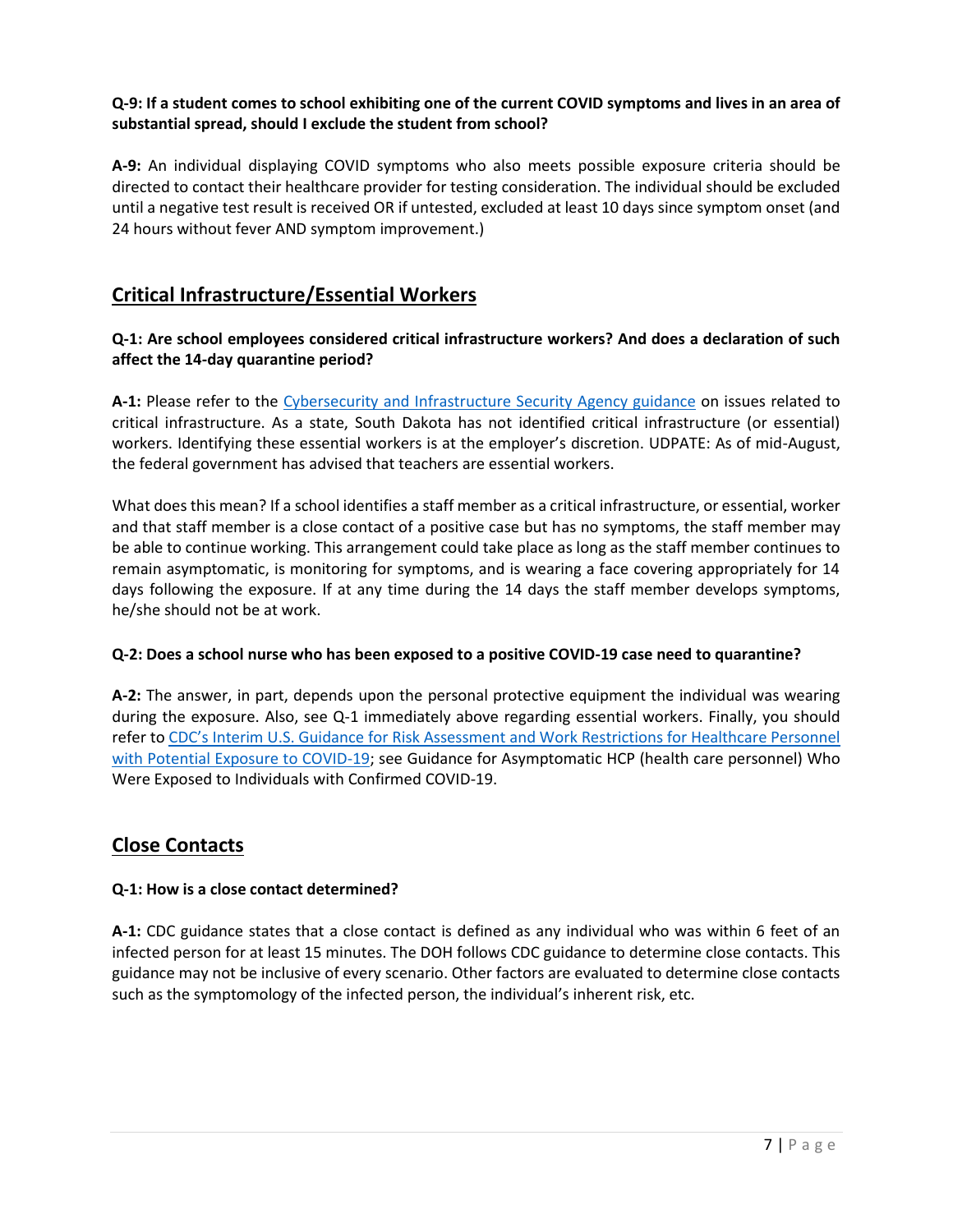### **Q-2: How soon will close contacts be notified by the Department of Health? What if someone who is considered a close contact shows up for school?**

A-2: Typically, DOH staff begin reaching out within 24 hours of identification of a close contact. Some contacts may require additional time if staff are unable to connect, the person doesn't answer the call, or the staff have limited or no contact information. Close contacts identified by the DOH should quarantine at home.

### **Q-3: What should I do during the time period between when I've been notified of a positive case in one of my buildings and before DOH has contacted me (as school point of contact) to discuss close contacts?**

**A-3:** The school should exclude the positive case and may begin gathering close contact information. Schools should utilize the COVID-19 Reporting Document (Excel document provided by DOH/DOE) to record the information for the positive case and school-related close contacts and submit the reporting document to the DOH investigator when asked. If the school determines who they feel are close contacts without confirmation by DOH and wishes to notify those students or staff, they may make that decision. The school may use the sample letter provided by DOH. The letter notes that DOH is in the process of investigating and will notify the family if the child is identified as a close contact.

# **Infection Control**

#### **Q-1: Many people with COVID-19 are asymptomatic. Should schools still screen students for temperature and symptoms?**

**A-1:** DOH and DOE are encouraging schools to use a variety of mitigation strategies in their planning for SY 2020-21. On July 23, CDC released [new guidance specific to screening.](https://www.cdc.gov/coronavirus/2019-ncov/community/schools-childcare/symptom-screening.html) This guidance does not recommend universal screening of students be conducted by schools. The guidance does say that parents/caregivers should conduct daily monitoring of their children for signs of infectious illness, and students who are sick should not attend school in-person.

#### **Q-2: Are the DOH and DOE requiring students to wear masks?**

**A-2:** The DOH and DOE encourage school leaders to use a variety of mitigation strategies in their planning for SY 2020-21. In selecting which to use, school leaders need to balance public health considerations and current conditions of the virus in their communities with the overall health of students and staff.

On July 23, the CDC released [Guidance for K-12 School Administrators on the Use of](https://www.cdc.gov/coronavirus/2019-ncov/community/schools-childcare/cloth-face-cover.html) Face Coverings in [School.](https://www.cdc.gov/coronavirus/2019-ncov/community/schools-childcare/cloth-face-cover.html) It offers general guidelines and recommendations on this topic. In addition, the American Academy of Pediatrics recommends that school leaders and health advisors "consider whether the use of cloth face coverings is developmentally appropriate and feasible and whether the policy can be instituted safely."

#### **Q-3: Are the SDDOH and SDDOE requiring staff to wear masks?**

**A-3:** See the answer above. Additionally, current science suggests that adults are more susceptible to complications from COVID-19 than students. School leaders will need to balance public health considerations and current conditions of the virus in their communities with the overall health of students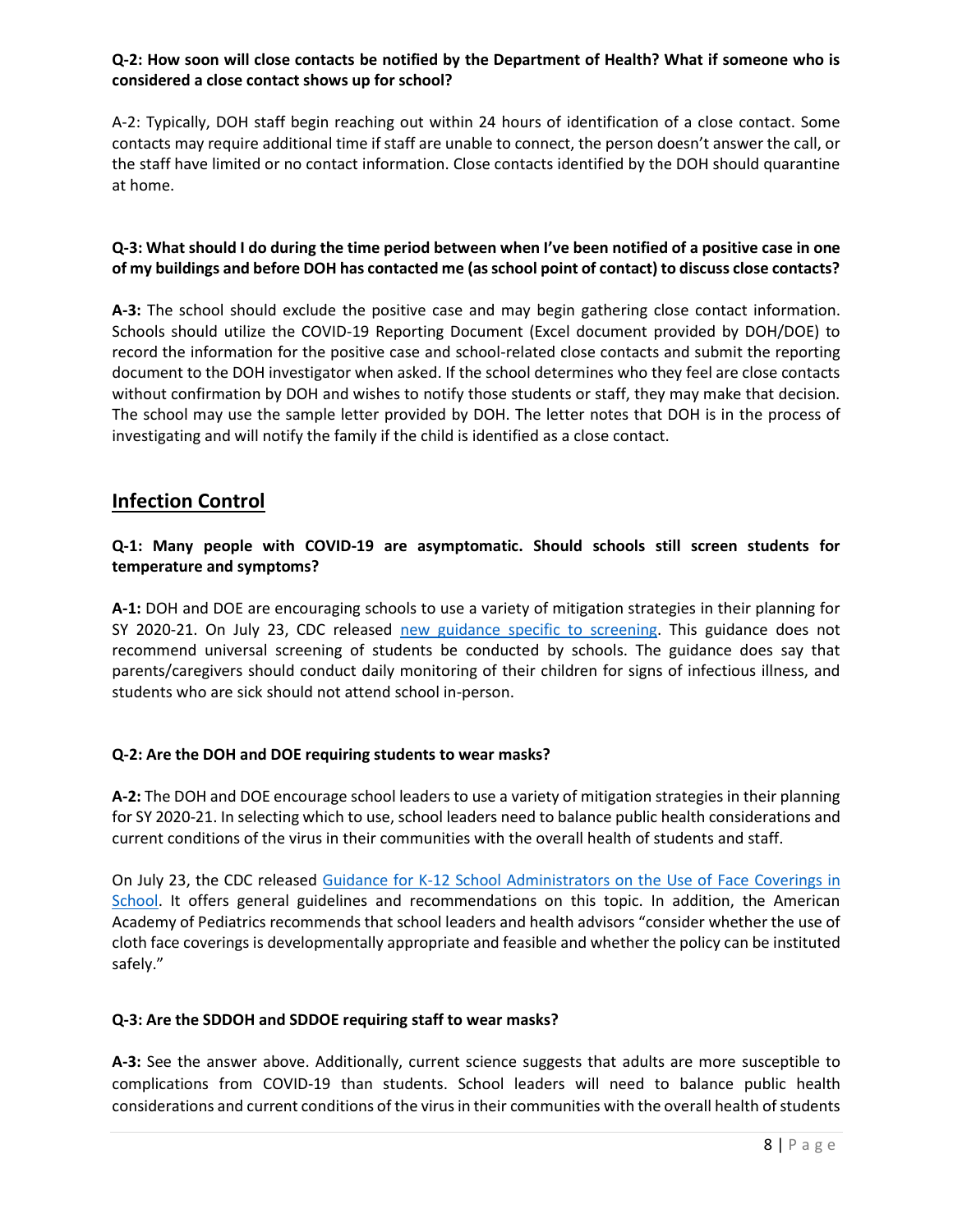and staff. A staff members' duties would influence the type of infection control equipment that is appropriate for that situation.

### **Q-4: Can schools require students and staff to wear masks if they wish?**

**A-4:** Yes. This would be a local policy decision. See questions above and [CDC guidance regarding face](https://www.cdc.gov/coronavirus/2019-ncov/community/schools-childcare/cloth-face-cover.html)  [coverings in school.](https://www.cdc.gov/coronavirus/2019-ncov/community/schools-childcare/cloth-face-cover.html)

### **Q-5: Should teachers use clear face shields in place of cloth masks, so students can pick up on facial cues and mouth formations?**

**A-5:** From a public health perspective, clear face shields are a tool for protection against COVID-19, specifically around the eyes, but they do not replace face coverings due to large gaps on the side and bottom. From an educational perspective, clear face shields may be appropriate when it is important that students can see a teacher's facial expressions and mouth movements; for example, in the case of teaching English language learners and students who are deaf or hearing impaired.

#### **Q-6: How do we handle students who are wearing the same masks over and over without washing? Do the masks become less effective in that case?**

A-6: Cloth masks should be washed regularly. The CDC offers information on **How to Wash Cloth Face** [Coverings.](https://www.cdc.gov/coronavirus/2019-ncov/prevent-getting-sick/how-to-wash-cloth-face-coverings.html)

#### **Q-7: Will the DOH and DOE help schools in supplying infection control materials, or should we seek out other supply chains on our own?**

**A-7:** Generally, schools will need to purchase their own infection control supplies. There may be times when schools can access certain items from the State's supply of personal protective equipment, which is normally reserved for healthcare workers. These opportunities will be communicated by DOH to school leaders via DOE.

# **Sentinel Testing**

#### **Q-1: I've heard that the State is offering sentinel testing for schools. How can I learn more?**

A-1: South Dakota is offering a voluntary sentinel testing program for schools. Sentinel testing involves testing a few asymptomatic individuals over time (i.e. each week or month) to monitor SARS-CoV-2 in a population. DOH will provide the following support to schools that decide to participate:

- 1) CDC-based guidance about K-12 sentinel surveillance
- 2) Personal protective equipment and guidance on how to use it
- 3) Specimen collection supplies and guidance on how to use them
- 4) Laboratory testing support at the state public health laboratory

5) Follow-up services such as case investigation and contact tracing. For more information, including how to participate, review this **PowerPoint presentation**.